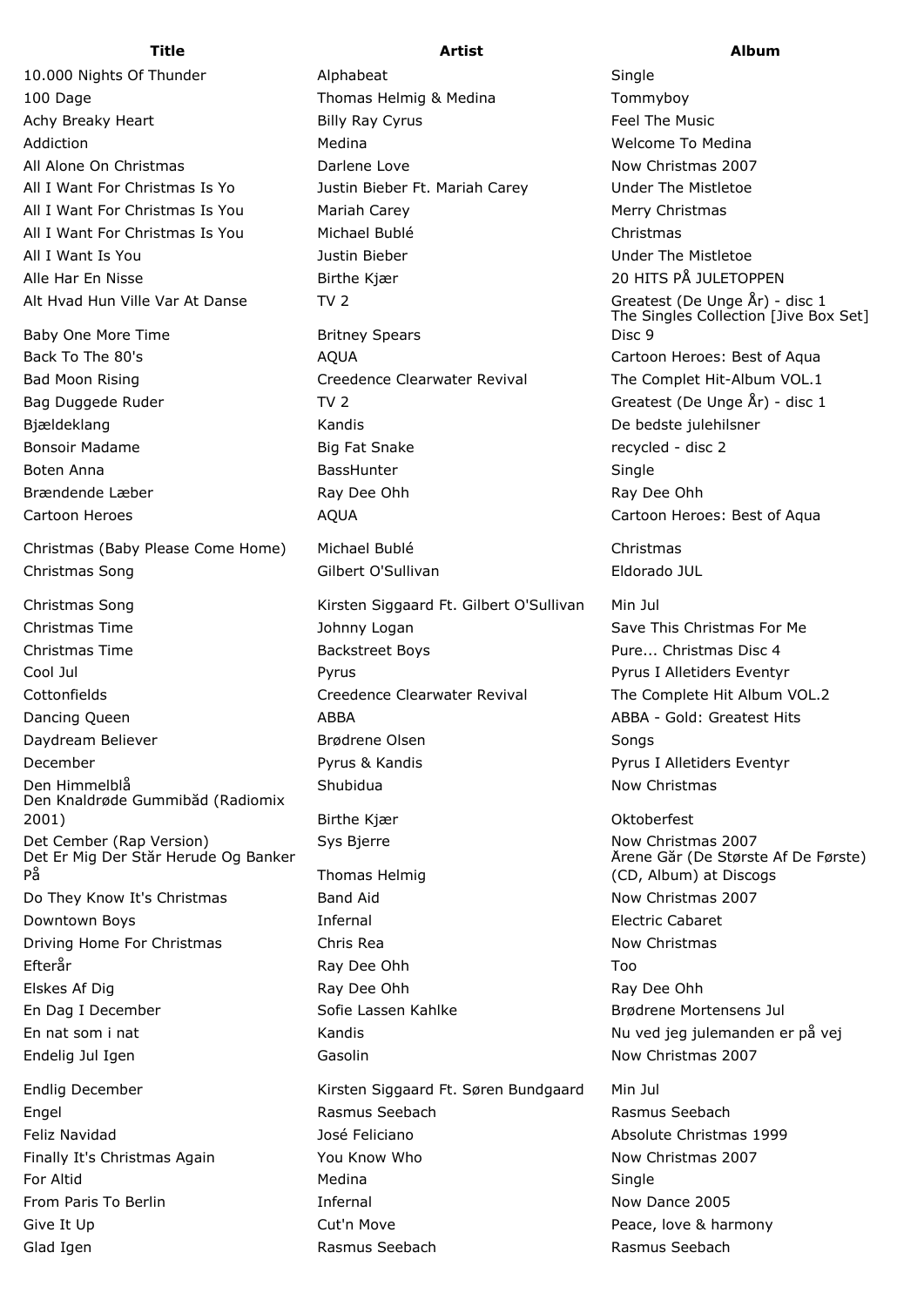Grenade **Bruno Mars Community** Bruno Mars **Bruno Mars** Brown Bruno Mars **Doo-Wops & Hooligans** Gustavs jul 8ball feat. Gustav Happy New Year **Now Christmas 2007** ABBA Now Christmas 2007 Happy Xmas (War Is Over) Celine Dion Communication Pure... Christmas Disc 4 Happy X-mas (War Is Over) The John Lennon & Yoko Ono Now Christmas 2007 Hele Julenat, Hele Juledag **Sukkerchok Now Christmas 2007** Hey Baby (Party Mix) DJ Ötzi Ein Stern Hey Soulsister **Save Me, San Francisco** Train Save Me, San Francisco Casa in Save Me, San Francisco Hiem Til Århus North Arhus And The På Slaget 12 Helm til Århus - 18 Hits Hits Arhus - 18 Hits Arhus - 18 Hits Hvis Du Forstod Sanne Salomonsen The Hits Hvor Længe Vil Du Ydmyge Dig? (Remix) Danser med drenge Single Hvor Skal Vi Sove I Nat Laban De Største Narrestreger I Mine Øjne **Rasmus Seebach** Single I Still Haven't Found What I'm Looking For U2 The Best of 1980-1990 Indianer Tøsedrengene Tøsedrengene Alle Tiders Danske Hits vol 1 - CD 01 It's Beginning To Look A Lot Michael Bublé Christmas It's Gonna Be A Cold Cold Christmas Dana **Dana Absolute Christmas 1999** Jeg I Live Single Burhan G New Single Burhan G New Single Jeg Så Julemanden Kysse Mor De Glade Sømænd Eldorado JUL Jeg Vil La' Lyset Brænde Ray Dee Ohh Too Jesus & Josefine Martin Brygmann & Julie Bertelsen Now Christmas 2007 Jingle Bell Rock Daryl Hall & John Oates Pure... Christmas Disc 1 Jingle Bells **Basshunter** Basshunter **Now Christmas 2007** Jul - Blandet (DJ med speak) Sir Juke DJ Peter Christensen Jul' Det Cool **MC Einar** MC Einar Now Christmas 2007 Jul I Angora Drengene fra Angora Now Christmas Jul I Vang Og Vænge Natasja Crone Back Eldorado JUL Disc 2 Jul På Vesterbro Anden Now Christmas 2007 Jul Uden Tårer Lonnie Devantier 20 HITS PÅ JULETOPPEN Julebal I Nisseland Diskofil Absolute Christmas Julefrokosten De Glade Sømænd Eldorado JUL Disc 2 Julemedley Kandis Nu ved jeg julemanden er på vej Julenat Med Dig Brødrene Olsen En rigtig Dansk Top jul Julesang **Good Christmas** Gnags **Good Christmas Now Christmas** Julesne Kandis En rigtig Dansk Top jul Julesne Og Godter The Fede Finn Og Funny Boyz Now Christmas 2007 Kom Tilbage Nu Danseorkestret Danseorkestret Kun For Mig Medina Dance Chart 23 CD1 Kvinde Min **Kim Larsen & Kiukken** En Lille Pose Støj Kærligheden Kalder Sanne Salomonsen The Hits Lanternen TV 2 Greatest (De Unge År) - disc 1 Last Christmas **Now Christmas** Wham Now Christmas Now Christmas Let Love Be Love **Market Communist Communist Communist Communist Communist Communist Communist Communist Communist Communist Communist Communist Communist Communist Communist Communist Communist Communist Communist Communi** Let Me Entertain You Robbie Williams Life Thru a Lens Lidt I Fem Rasmus Seebach Rasmus Seebach Ludvig Og Julemanden **Søs Fenger** Søs Fenger Now Christmas 2011 Malene Sys Bierre Gør det selver og det selver andet selver selver selver selver selver selver selver selver s Mamma Mia **ABBA** ABBA - Gold: Greatest Hits Mandags Stævnemøde **Ray Dee Ohh** Ray Dee Ohh Ray Dee Ohh Mary's Boy Child (Oh My Lord) Boney M. Now Christmas 2007

Grace Kelly **Mika** Mika Life in Cartoon Motion **Mika** Life in Cartoon Motion Mercy Duffy Single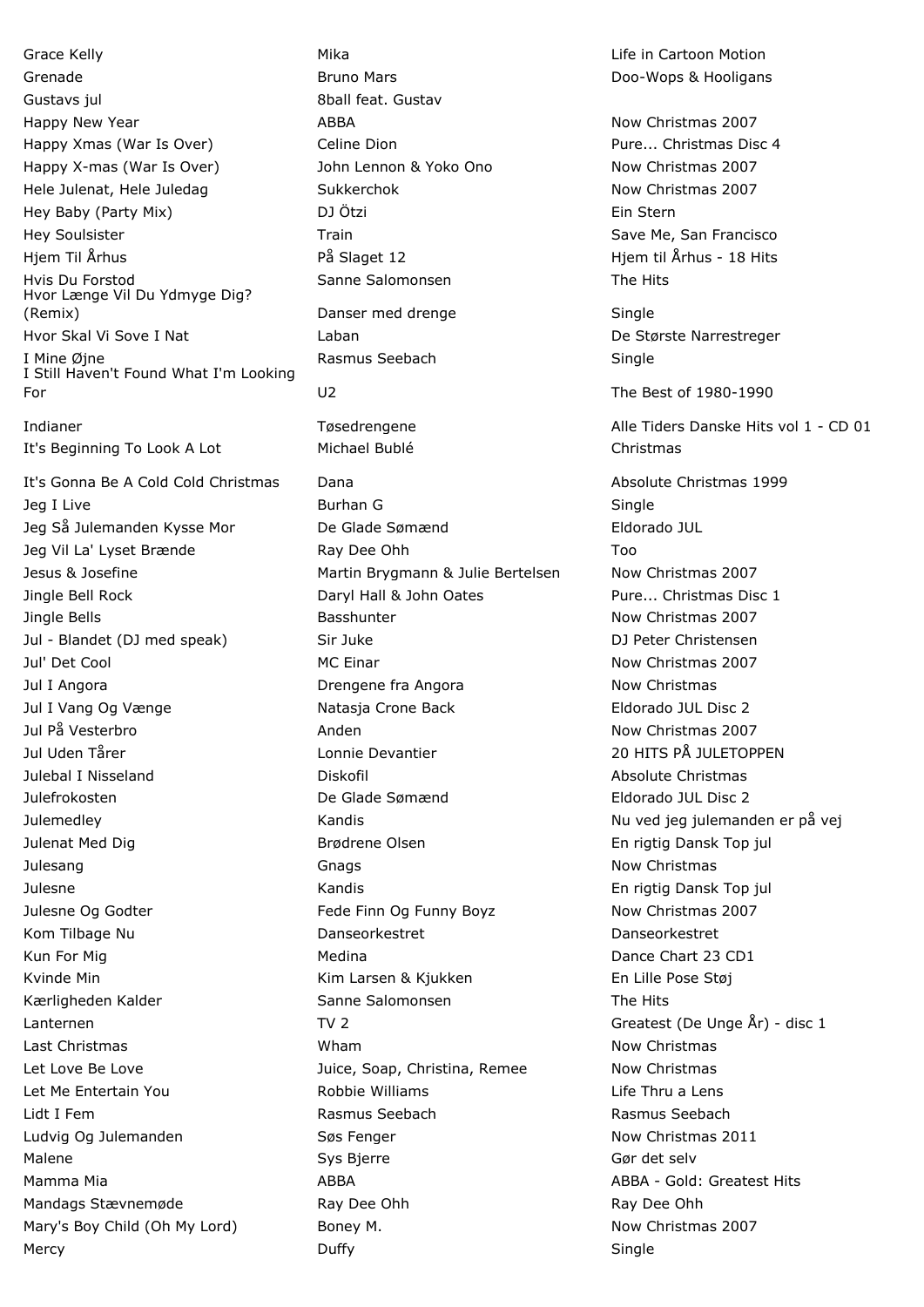Merry Christmas Everyone **Shakin Stevens** Now Christmas 2007 Mest Ondt **Burhan G Ft. Medina** Burhan G Ft. Medina Burhan G Millionær Rasmus Seebach Ft. Ankerstjerne Mer' End Kærlighed More Than A Dream Than A Dream Kirsten Siggaard Ft. Paul Potts Min Jul Moves Like Jagger **Maroon 5 & Christina Aguilera** Hands All Over Muligvisvej Bamse Brødrene Mortensens Jul My Only Wish (This Year) **Britney Spears** Pure... Christmas Disc 2 Natteravn Rasmus Seebach Rasmus Seebach Nu Er Det Jul Anne Linnet Linnets Jul Når Sneen Falder Thomas Helmig & Søs Fenger Now Christmas 2007 Onkel Christian and Care Controllers Lars Lilholt Band Gillary Gillard Gillary Gillary Gillary Controllers CD 1 Only Thing I Ever Get For Chri Justin Bieber Under The Mistletoe Pas På Dine Blå Øjne Transforden av Tøsedrengene Alle Tiders Danske Hits 1 - CD 2 Playmate To Jesus **Aqua** Aqua **Aqua Megalomania** Megalomania Poker Face **The Fame (Special Edition)** Lady GaGa The Fame (Special Edition) På Slaget 12's Julesang På Slaget 12 På Slaget 12 - Hjem Til Århus Relax (Take It Easy) The Mika Mika Life in Cartoon Motion Rock DJ **Robbie Williams** Single Rockin' Around The Christmas Tree Mel & Kim Now Christmas 2007 San Francisco Brødrene Olsen Wings of Love Santa Claus Is Comin' (In a Boogie Woogie Choo Choo Train) The Tractors Have Yourself a Tractors Christmas Santa Claus Is Coming to Town Mariah Carey Merry Merry Christmas Santa Claus Is Coming To Town Tustin Bieber The Missue Claus Is Coming To Town Tustin Bieber Under The Mistletoe Sexed Up **Example 20** Sexed Up **Robbie Williams Example 20** Escapology [UK] Smuk Som Et Stjerneskud Brødrene Olsen Wings of Love So This Is Christmas **So This Is Christmas** Laid Back Glædelig Jul Til Dig Someone Like You **Adele** 21 Adele 221 Sommer I Europa **Rasmus Nøhr** Rasmus Nøhr Stupid Man North Communism Communism Thomas Helmiq North Communism Wanted Summer Of '69 Bryan Adams So Far So Good Bryan Adams So Far So Good Sømand Af Verden Dodo & The Dodos Største Hits Sømand af verden (Club ver) Dodo And The Dodo's Dodo And The Dodo And The Dodo's 2 Sømand Ombord Kim Larsen & Kjukken En Lille Pose Støj Søvnløs Burhan G Burhan G Taxa Sanne Salomonsen Unico Thank God It's Christmas **Community** Cueen Now Christmas 2007 The Best **Time Turner** Time Turner All the Best Disc 1 The Edge Of Glory Lady GaGa Born This Way The Ketchup Song (Crystal Sound Xmas Mix) Las Ketchup Communication Communication (4 Tracks] The Lazy Song The Lazy Song Contract Contract Bruno Mars Contract Contract Contract Doo-Wops & Hooligans The Meaning Of Christmas Boris Gardener Eldorado JUL Disc 2 The Støvledance The Støvledance and De Nattergale The Støvledance It's Snowtime Tættere På Himlen Tættere På Himlen Burhan G Feat. Nik & Jay Burhan G Velkommen Til Medina Medina Velkommen til Medina Vi Ønsker Jer Alle En Glædelig Jul Tommy Seebach & Annette Heick Eldorado JUL Vågner I Natten The Louis Codo & The Dodos The Største Hits Walk Of Life **Notain Community** Dire Straits **Money For Nothing** Money for Nothing Walking On Water **National Accord Contract Accord Zididada** National Accord Mappy Fool

You're The One That I Want Olivia Newton-John & John Travolta Zididada Day Zididada Princess

Grease (Original 1978 Motion Picture Soundtrack)